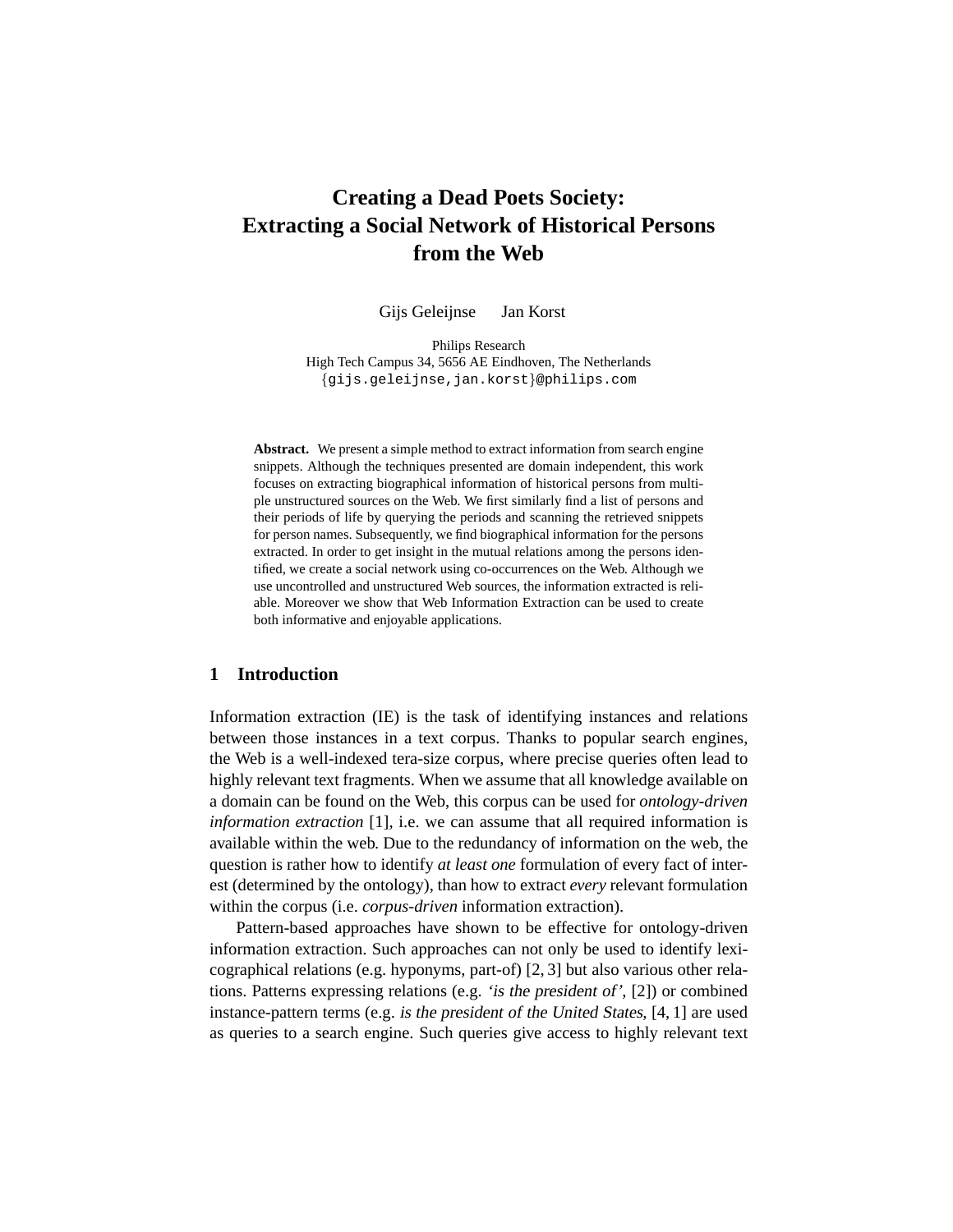fragments and instances (e.g. George W. Bush) and the expressed relations can be extracted simultaneously.

In this paper we show how web information extraction can indeed be a valuable addition to the current collective knowledge on the web. We present a method to populate an ontology using information extraction from search engine query results. Using the redundancy of information on the web, we can apply simple methods to extract term and relations. We illustrate this approach by populating an ontology with historical persons, their main biographical data and their 'degree of fame'. We also create a social network among the persons extracted. By combining and structuring information from a large collection of web pages, questions like Who are the most famous novelists from Ireland?, Which people were born in 1648?, Who are popular female composers? and Who are considered to be most related to Vincent van Gogh? can now be easily answered. This work illustrates that using simple techniques we can create a reliable ontology that gives insight in the domain and can be a true addition to the information available.

# **2 Related Work**

KnowItAll is a hybrid named-entity extraction system [2] that finds lists of instances (e.g. 'Busan', 'Karlsruhe')of a given class (e.g. 'City') from the web using a search engine. It combines hyponym patterns [5] and class-specific, learned patterns to identify and extract named-entities. Moreover, it uses adaptive wrapper algorithms [6] to extract information from HTML markup such as tables. Contrary to the method used in this paper, the instances found are not used to create new queries. In [7] the information extracted by KnowItAll is evaluated using a combinatorial model based on the redundancy of information on the web.

Recently, the KnowItAll project has addressed the identification of complex named entities (such as book titles), using a statistical *n-gram* approach [8]. In [9, 4] such complex entities are recognized using a set of simple rules. For example, a movie title is recognized when it is placed between quotation marks.

Cimiano and Staab [10] describe a method to use a search engine to verify a hypothesis relation. For example, the number of hits to "rivers such as the Nile" and "cities such as the Nile") are compared to determine the class of Nile. Per instance, the number of queries is linear in the number of classes considered.

Where Cimiano and Staab assume the relation patterns to be given, in [11] a technique is introduced to find precise patterns using a training set of related instances. In [4] a method is presented to extract information from the web using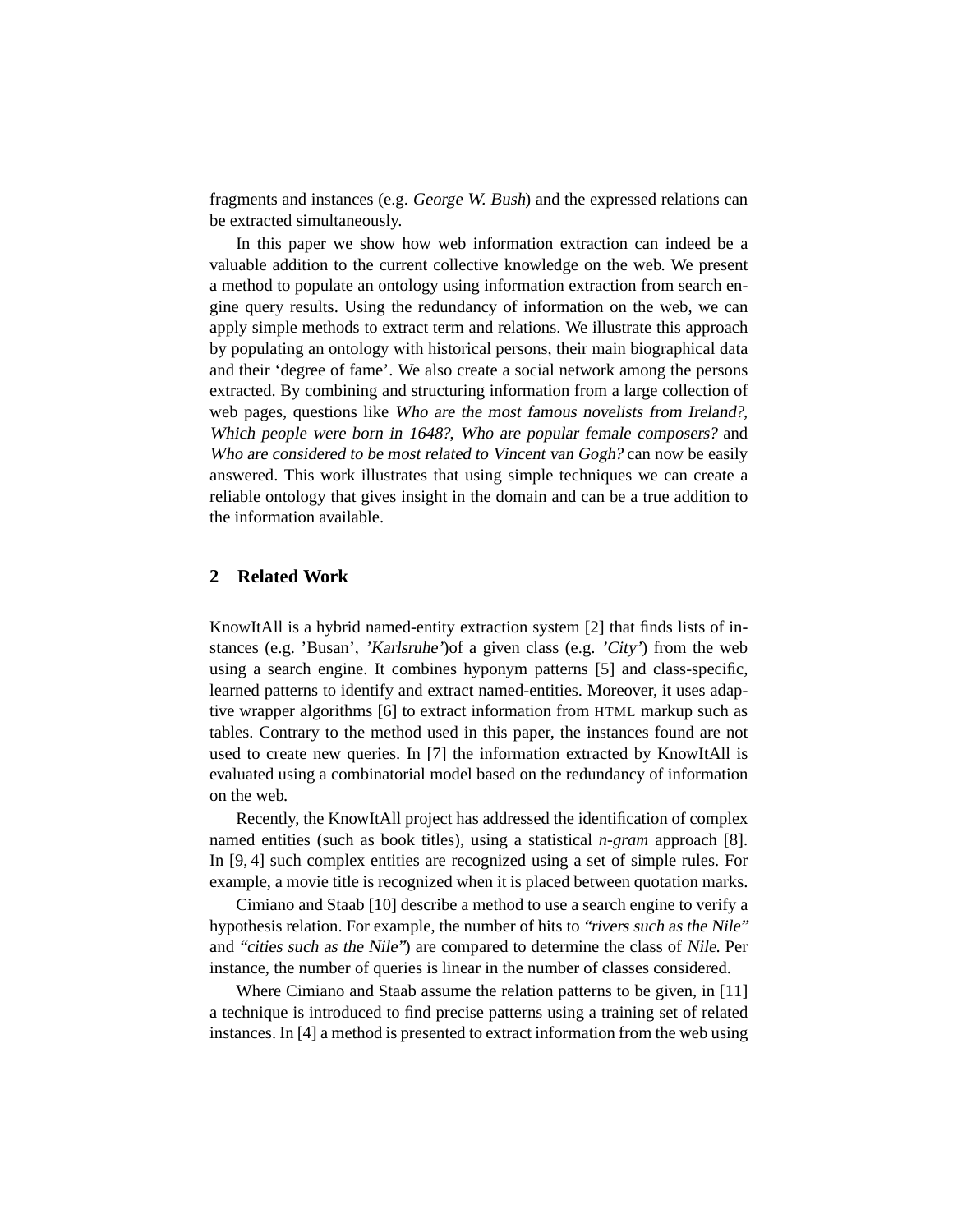effective patterns, as precision is not the only criterion for a pattern to provide useful results.

The number of search engine *hits* for pairs of instances can be used to compute a semantic distance between the instances [12]. The nature of the relation is not identified, but the technique can for example be used to cluster related instances. In [13] a similar method is used to cluster artists using search engine counts. However, the total number of hits provided by the search engine is an estimate and not always reliable [14]. In [15] an approach is presented where one instance is queried and the resulting texts are mined for occurrences of other instances. Such an approach is not only more efficient in the number of queries, but also gives better results.

The extraction of social networks using web data is a frequently addressed topic. For example, Mori et al. [16] use *tf*·*idf* to identify relations between politicians and locations and [17] use inner-sentence co-occurrences of company names to identify a network of related companies.

### **3 Problem Description**

Suppose that we are given an ontology O with n classes  $c_1, ..., c_n$  and a set R of relation classes  $R_{i,j}$  on classes  $c_i$  and  $c_j$ . For example, if 'Person' and 'City' are classes, then 'is born in(Person, City)' is a relation class on these classes. The tuple '(Napoleon Bonaparte, Ajaccio)' may be an instance of 'is born in(Person, City)' if 'Napoleon Bonaparte' is an instance of 'Person' and 'Ajaccio' is an instance of 'City'. We call a class *complete* if all instances are assumed to be given beforehand. For *empty* classes no instances are given. **Problem.** Given the ontology O,

(1.) populate the incomplete classes with instances extracted from the web, and (2.) populate the relation classes in  $R$  by identifying formulations of all relations  $R_{i,j}$  between the instances of  $c_i$  and  $c_j$ .

In this work we focus on the population of an ontology on historical persons. In the given ontology (cf. Figure 1) all classes but Person are complete, while Person is empty. The class Period contains all combinations of years that are likely to denote the periods of life of a historical person. For example '1345 - 1397' is an instance of Period. The class Nationality contains all names of countries in the world. We identify derivatives of country names as well and use them as synonyms (e.g. American for United States, English for United Kingdom and Flemish for Belgium). A hierarchy among the instances of Nationality is defined using the names of the continent, such that we can for example select a list of historical persons from Europe. Likewise, the instances of Profession reflect 88 professions. For the instances male and female we have added a list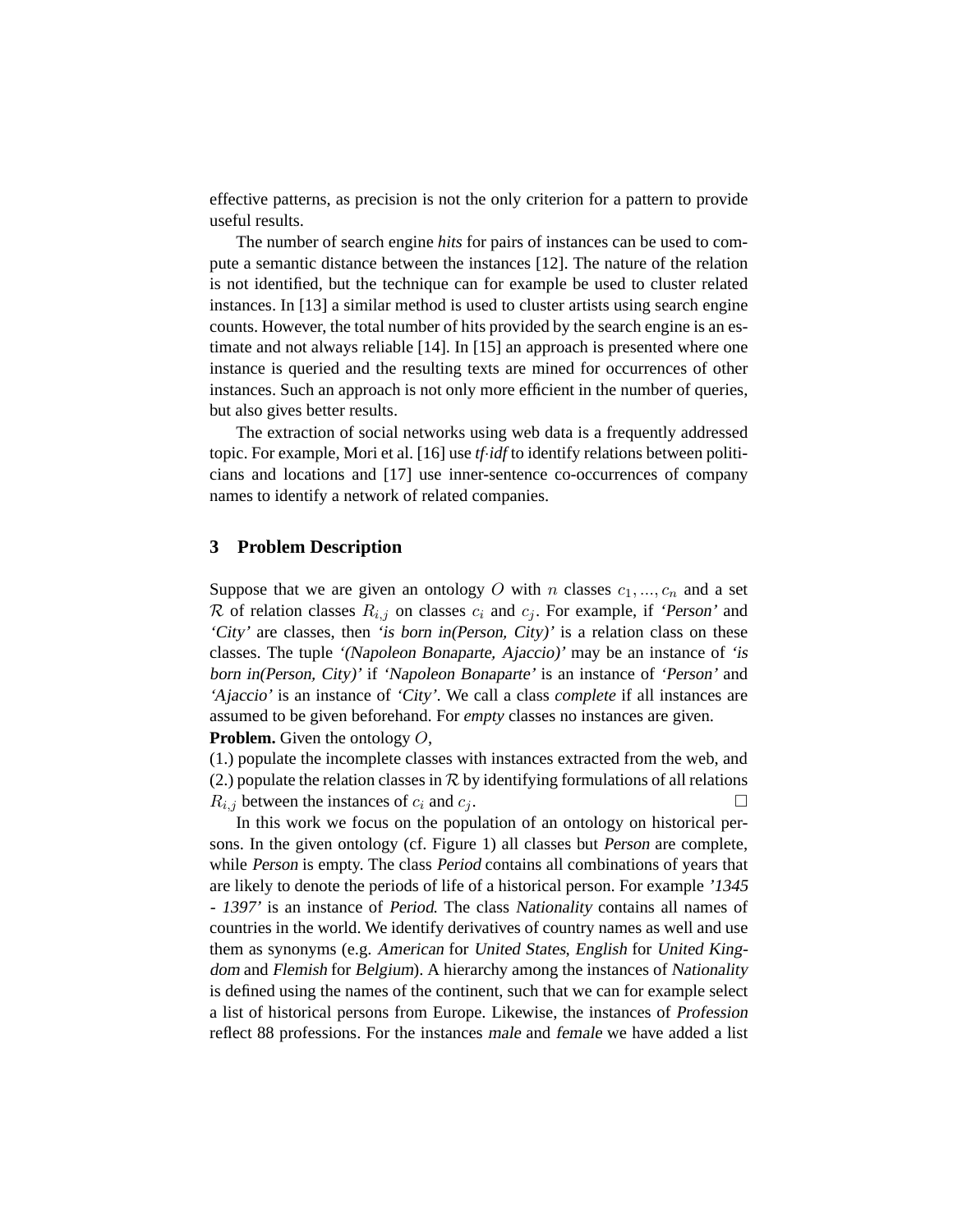

**Fig. 1.** The ontology on historical persons to be populated.

of derivatives to be used as synonyms, namely the terms he, his, son of, brother of, father of, man and men for male and the analogous words for female. We use the class Fame to rank the retrieved instances of Person according to their presence on the web. Hence the task is to identify a collection of biographies of historical persons and to identify a social network between the persons found. As persons may have more than one profession and can be related to multiple other people, we are interested in a ranked list of professions and related persons for each historical person found.

For efficiency reasons, we only extract information from the snippets returned by the search engine. Hence, we do not download full documents. As only a limited amount of automated queries per day are allowed<sup>1</sup>, the approach should be efficient in the number of queries.

#### **4 Finding Biographies**

We use the given instances in the ontology  $O$  to populate the class Person, i.e. to find a list of names of historical persons. We use the instances available in the given ontology to formulate queries and hence create a corpus to extract information from.

Using a pattern-based approach, we combine natural language formulations of relations in  $O$  with known instances into queries. Such queries lead to highly relevant search results, as the snippets are expected to contain related instances. As search engines return only a limited amount of results and the same names may occur in multiple search results, we have to identify effective queries [4].

Suppose we use instances in the class Profession to extract the persons. When querying for the instance 'composer', it is likely that few well-known composers dominate the search results. As we are interested in a rich ontology of historical persons, this is thus a less-suited approach.

The class Period contains all combinations of years that are likely to denote the periods of life of a historical person. Hence, the number of instances known

 $1$  Yahoo! accepts 5,000 queries per day.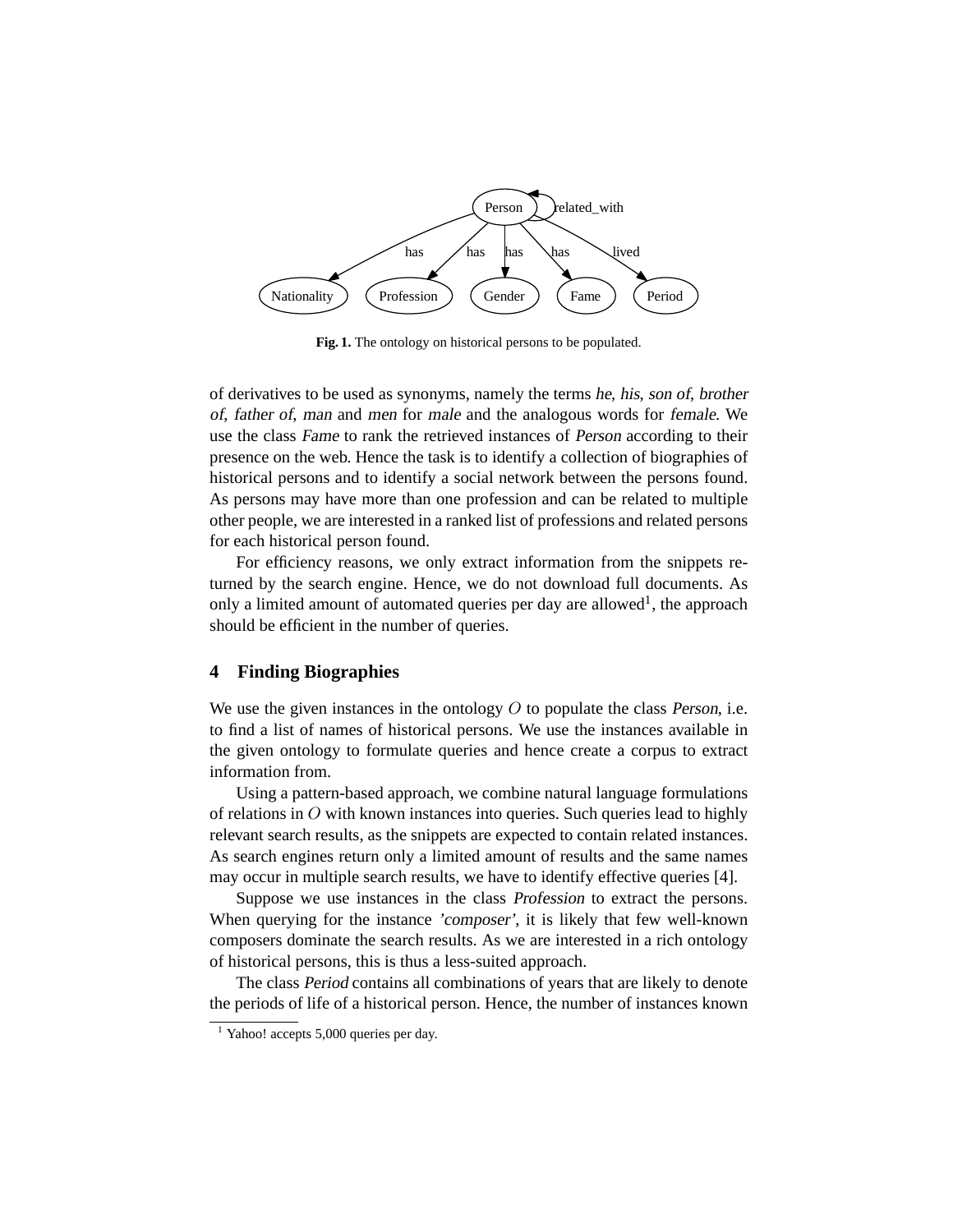for the class Period is by far the largest for all complete classes in  $O$ . As it is unlikely that many important historical persons share both a date of birth and a date of death, the use of this class is best suited to obtain a long and diverse list of persons. The names of historical persons are often preceded in texts with a period in years (e.g. 'Vincent van Gogh (1853 - 1890)'). As this period is likely to denote the period he or she lived in, we choose the pattern "(year of birth – year of death)" to collect snippets to identify the names of historical persons.

## **4.1 Identifying person names in snippets**

Having obtained a collection of snippets, the next problem is to extract instances from the texts, in this case persons names. We choose to identify the names within the snippets using a rule-based approach. Although the design of rules is laborious, we do not opt for an approach based on machine learning (e.g. [18, 19, 8]) for the following reasons.

- 1. No representative training set is available. The corpus the collection of snippets – contains broken sentences and improper formulations. Moreover, the corpus is multi-lingual.
- 2. The Named Entity Recognition (NER) task is simplified by the use of the patterns. Since we expect person names preceding the period queried, we know the placeholder of the named entity (i.e. preceding the queried expression). In a general NER task this information is not available.
- 3. Since the corpus consists of uncontrolled texts, there is need for post-processing. The snippets may contain typos, missing first or last names, and errors in dates and names.

We hence use a rule-based approach to identify person names in the snippets found with the periods.

First we extract all terms directly preceding the queried expressing that match a regular expression. That is, we extract terms of two or three capitalized words and compensate for initials, inversions (e.g. 'Bach, Johann Sebastian'), middle names, Scottish names (e.g. McCloud) and the like.

Subsequently, we remove extracted terms that contain a word in a tabu list (e.g. 'Biography') and names that only occur once within the snippets. Having filtered out a set of potential names of persons, we use a string matching among the extracted names to remove typos and names extracted for the wrong period.

Using the 80,665 periods identified, we obtain a list of 28,862 terms to be added as instance to the class Person. Simultaneously, we extract the relations between the periods queried and the extracted instances.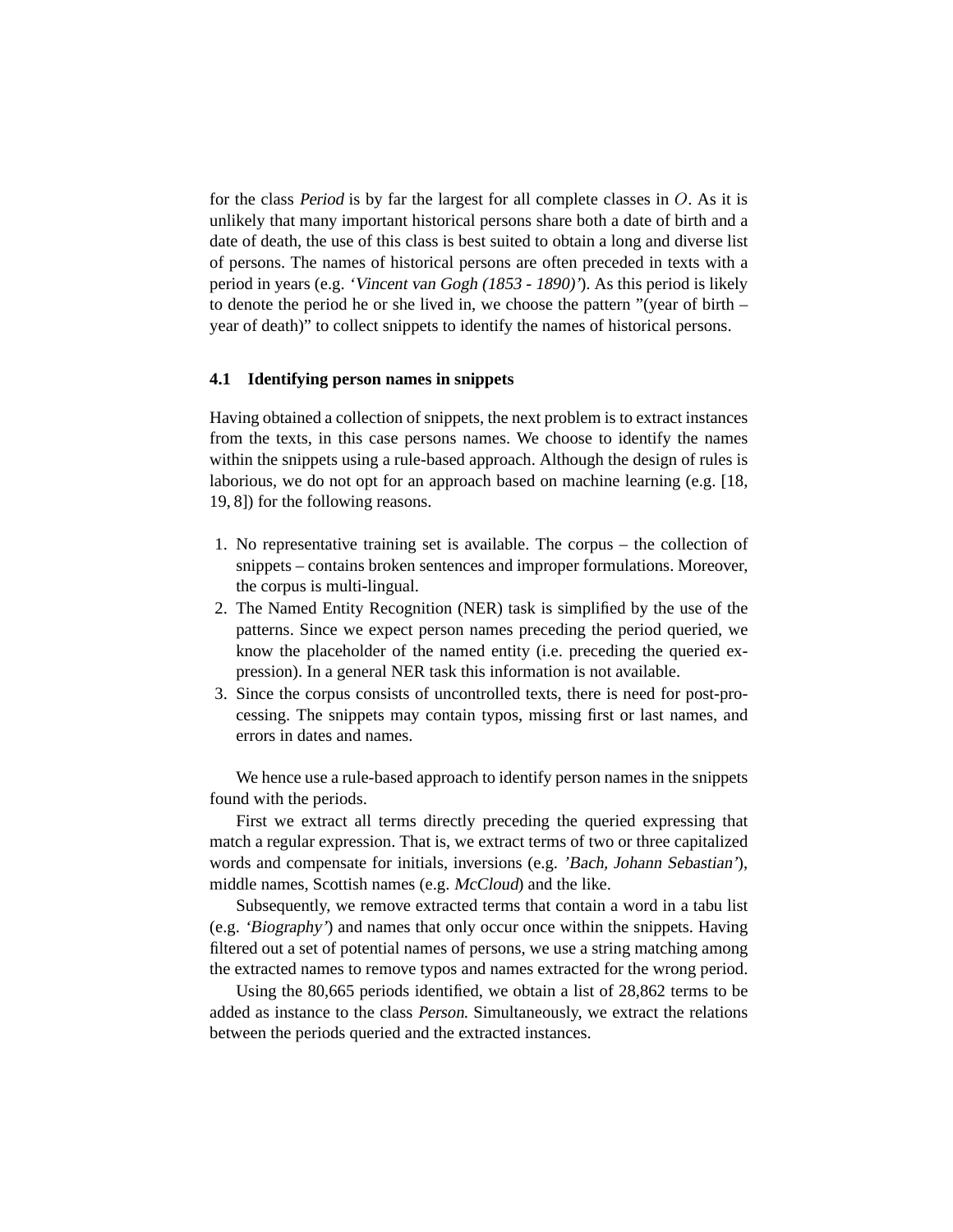**Napoleon Bonaparte was** the greatest military genius of the 19th century **Napoleon Bonaparte was** born of lower noble status in Ajaccio, Corsica on August 15, 1769 **Napoleon Bonaparte was** effectively dictator of France beginning in 1799 and **Napoleon Bonaparte was** the emperor of France in the early 1800s **Napoleon Bonaparte was** a bully, rude and insulting **Napoleon Bonaparte was** in Egypt and was not enjoying his tour **Napoleon Bonaparte was** a great warrior and a notable conqueror **Napoleon Bonaparte was** born on August 15, 1769 to Carlo and Letizia Bonaparte **Napoleon Bonaparte was** defeated at Waterloo

**Table 1.** Example search results for the query 'Napoleon Bonaparte was'.

In the evaluation section we analyze the quality of the extracted instances and compare the rule-based approach with a state-of-the-art named entity recognizer based on machine learning.

#### **4.2 Using Mined Names to find additional biographical information**

Having found a list of instances of the class Person, we first determine a ranking of the instances extracted.

**Finding a Rank.** To present the extracted information in an entertaining manner, we determined the number of hits for each identified person. As names are not always unique descriptors, we queried for the combination of the last name and period (e.g. 'Rubens (1577 - 1640)'). Although the number of hits returned a search engine is an estimate and irregularities may occur [14], we consider this simple and efficient technique to be well suited for this purpose.

Now we use the names of these instances in a similar fashion to acquire biographical information for the 10,000 best ranked persons. To limit the number of queries per instance, we select the pattern 'was' to reflect the relation between Person on the one hand and Nationality, Gender and Profession on the other hand. By querying phrases such as 'Napoleon Bonaparte was' we thus expect to acquire sentences containing the biographical information. Table 1 contains examples of the sentences used to determine biographical information. We scan these sentences for occurrences of the instances (and their synonyms) of the related classes.

**Relating persons to a gender.** We simply counted instances and their synonyms within the snippets that refer to the gender 'male' the opposite words that refer 'female'. We simply related each instance of Person to the gender with the highest count.

**Relating persons to a nationality.** We assigned the nationality with the highest count.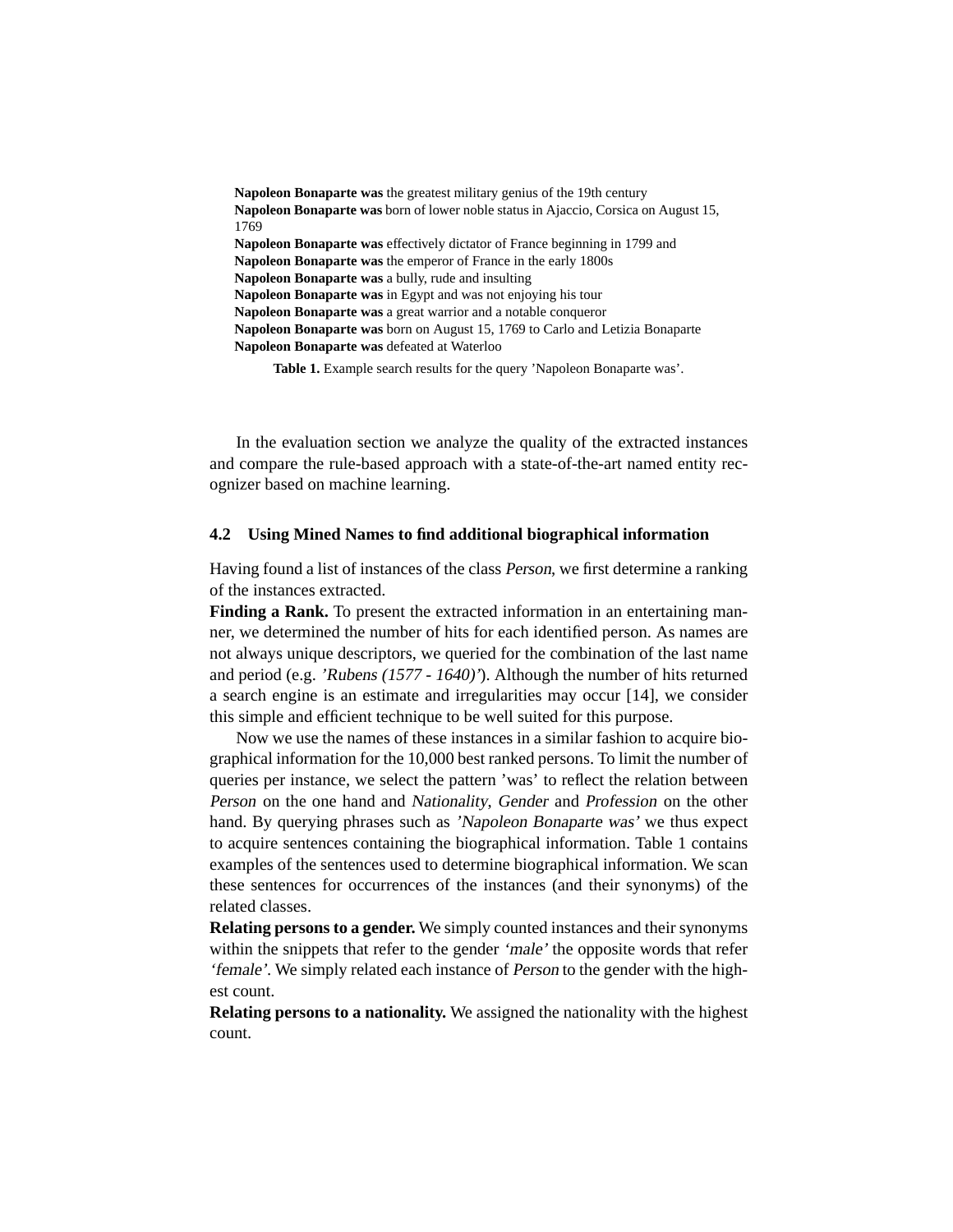**Relating persons to professions.** For each person, we assigned the profession  $p$  that most frequently occurred within the snippets retrieved. Moreover, as persons may have multiple professions, all other professions with a count at least half of the count of  $p$  were added.

Hence, using one query per instance of Person, we identify basic biographical information.

## **5 Identifying a Social Network**

Having gathered a list of historical persons with biographical information, we are interested how the persons in the list are perceived to be related. Obviously such information can be extracted from the biographies, e.g. persons can be considered related when they share a profession, have the same nationality or lived in the same period.

However, we are interested in the way people nowadays relate the historical people extracted. For example, we are interested to identify the person who is considered to be most related to Winston Churchill. We therefore mine the Web for a social network of people extracted using the method in the previous section.

We assume that two persons are related when they are often mentioned in the same context. In early work, search engine queries were used that contained both the terms (e.g. [10, 12]). The number of Google hits to such queries were used as co-occurrence count  $\text{co}(u, v)$ . However, work in [15] has shown that a patternbased approach is not only more efficient in the number of queries, but also gives better results. Hence, we opt for an approach similar as described in the previous section, where we use patterns to identify relatedness between persons. We use the total numbers of co-occurrences  $\text{co}(p, q)$  for persons  $p \neq q$  to compute the relatedness  $T(p, q)$  of p to q. Using the hypothesis that enumerated items are often related, we use patterns expressing enumerations (Table 2) to obtain the snippets.

For each historical person  $p$  we could consider the person  $q$  with the highest  $\cos(p, q)$  to be the most related to p. However, we observe that, in that case, frequently occurring persons have a relatively large probability to be related to any person. This observation leads to a normalized approach.

$$
T(a,b) = \frac{\operatorname{co}(a,b)}{\sum_{c,c \neq b} \operatorname{co}(c,b)}\tag{1}
$$

For each of the best 3,000 ranked persons, we computed a ranked list of most related persons in the large set of the 10,000 persons with biographies.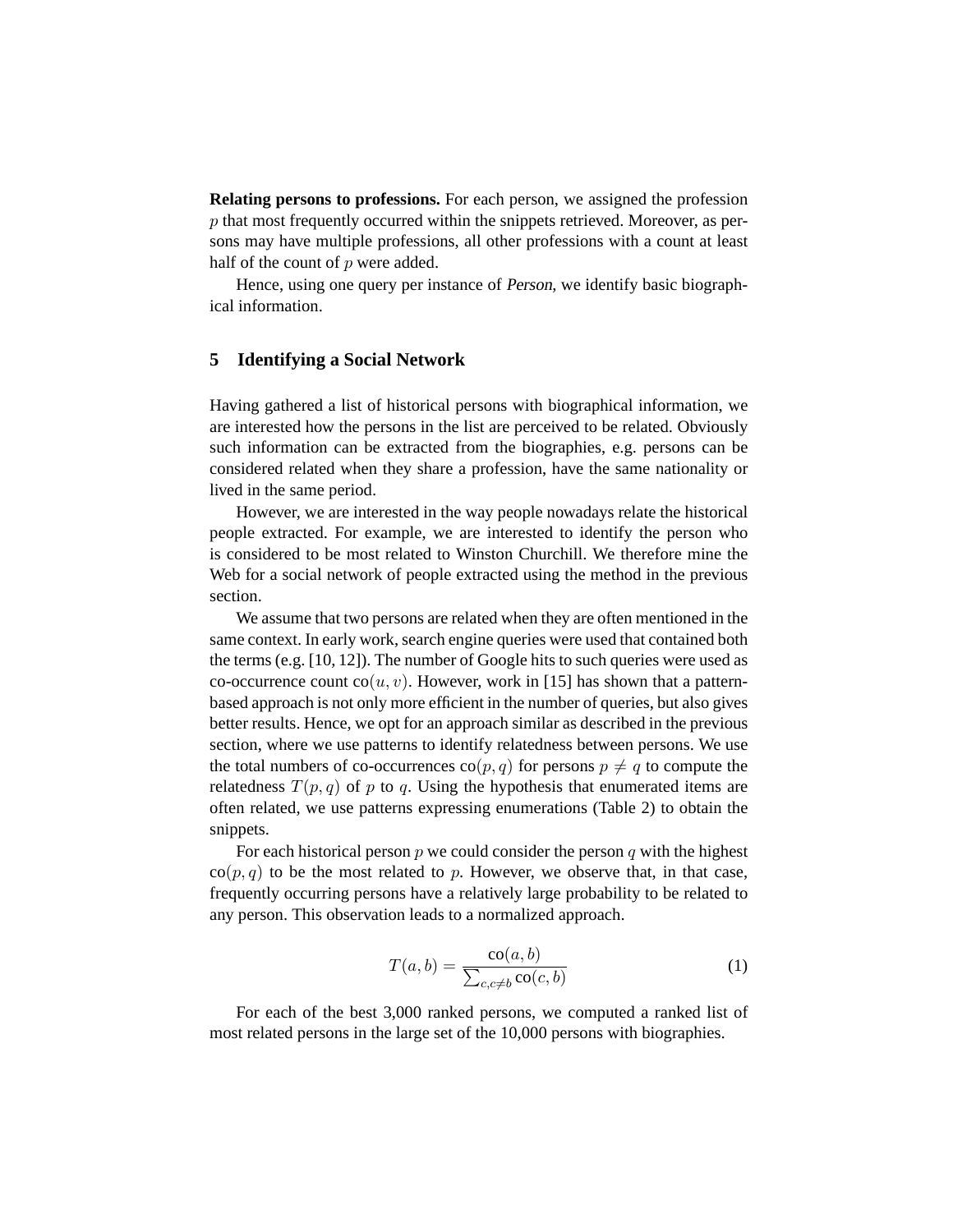"like [person] and [person]" "such as [person] and [person]" "including [person] and [person]" "for example [person] and [person]" "namely [person] and [person]" "[person] and [person]" "[person] [person] and other"

**Table 2.** Patterns used to find co-occurrences within the search engine snippets.

#### **6 Experimental Results**

In this section we discuss the results of the ontology population method applied to the ontology on historical persons. We present examples of the extracted data to give the reader an impression of the results. Moreover, we show that structured data can be used to gain insights. Section 6.1 handles the extracted instances of Person and the identified biographical relations, while Section 6.2 handles the social network identified of the extracted persons. As no prior work is known in this domain, we cannot compare the results with others.

### **6.1 Evaluating the identified biographical information**

The rank assigned to each of the persons in the list provides a mechanism to present the extracted data in an attractive manner. Table 3 gives the list of the 25 best ranked persons and the identified biographical information. Using the criterion defined in Section 4, Johann Sebastian Bach is thus the best known historical figure.

As the data is structured, we can also perform queries to select subsets of the full ranked list of persons. For example, we can create a list of best ranked artists (Table 4), or a 'society' of poets (Table 5). We note that Frédéric Chopin is often referred to as 'the poet of the piano'. Table 6 shows that Vincent van Gogh is the best ranked Dutch painter.

The reader can verify that the given list of extracted persons are highly accurate. However, lacking a benchmark set of *the* best known historical persons, we manually evaluated samples of the extracted ontology to estimate precision and recall.

**Precision.** To estimate the precision of the class *Person*, we selected three decennia, namely 1220-1229, 1550-1559 and 1880-1889, and analyzed for each the candidate persons that were found to be born in this decennium. For the first two decennia we analyzed the complete list, for decennium 1880-1889 we analyzed only the first 1000 as well as the last 1000 names. This resulted in a precision of 0.94, 0.95, and 0.98, respectively. As the decennium of 1880- 1889 resulted in considerably more names, we take a weighted average of these results. This yields an estimated precision for the complete list of 0.98.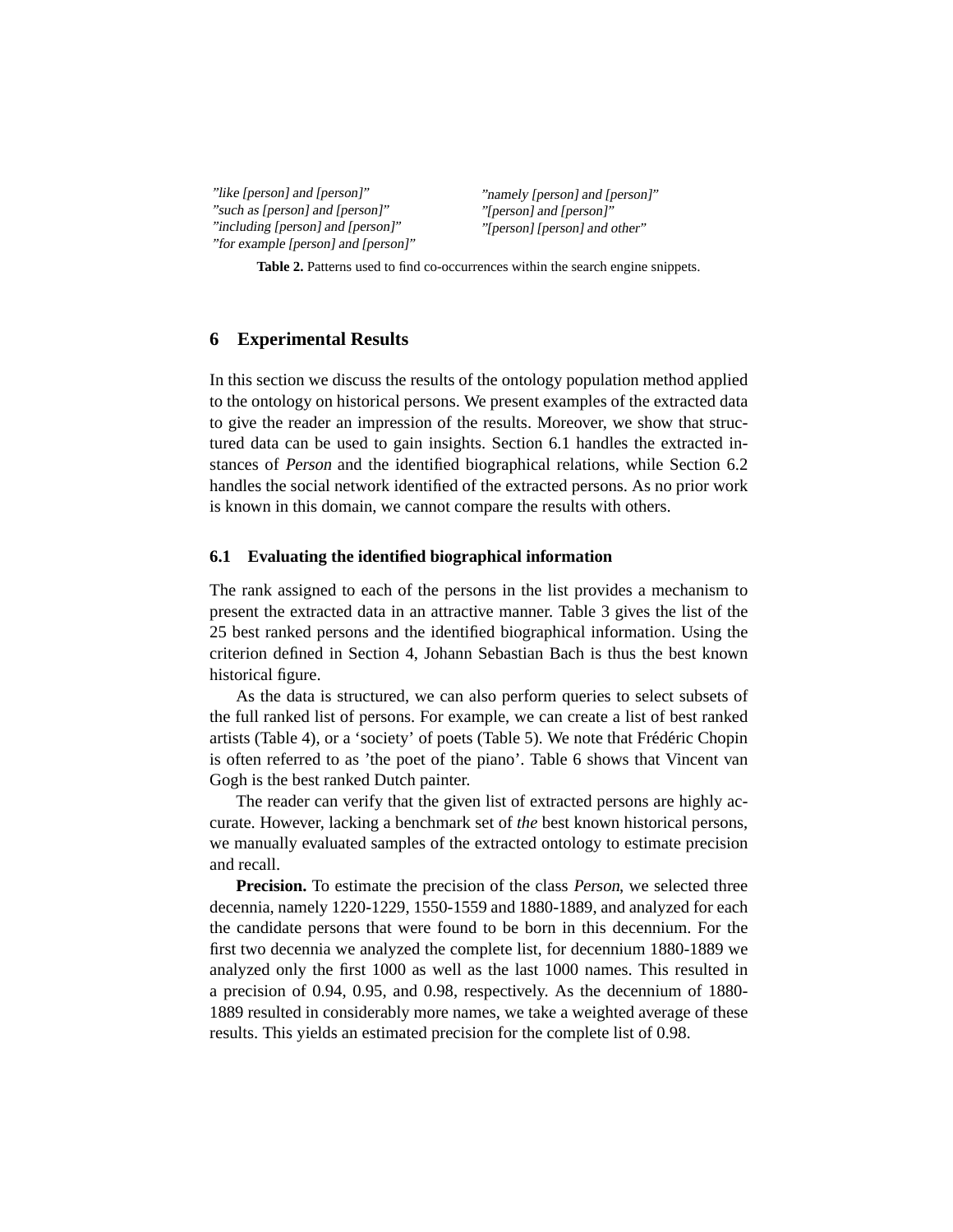| Johann Sebastian Bach (1685-1750)           | Germany                     | composer, organist          |
|---------------------------------------------|-----------------------------|-----------------------------|
| Wolfgang Amadeus Mozart (1756-1791) Austria |                             | composer, musician          |
| Ludwig van Beethoven (1770-1827)            | Germany                     | composer                    |
| Albert Einstein (1879-1955)                 | Germany                     | scientist, physicist        |
| Franz Schubert (1797-1828)                  | Austria                     | composer                    |
| Johannes Brahms (1833-1897)                 | Germany                     | composer                    |
| William Shakespeare (1564-1616)             | United Kingdom author, poet |                             |
| Joseph Haydn (1732-1809)                    | Austria                     | composer                    |
| Johann Wolfgang Goethe (1749-1832)          | Germany                     | philosopher, director, poet |
| Charles Darwin (1809-1882)                  | United Kingdom naturalist   |                             |
| Robert Schumann (1810-1856)                 | Germany                     | composer                    |
| Leonardo da Vinci (1452-1519)               | Italy                       | artist, scientist, inventor |
| Giuseppe Verdi (1813-1901)                  | Italy                       | composer                    |
| Frederic Chopin (1810-1849)                 | Poland                      | composer, pianist, poet     |
| Antonio Vivaldi (1678-1741)                 | Italy                       | composer                    |
| Richard Wagner (1813-1883)                  | Germany                     | composer                    |
| Ronald Reagan (1911-2004)                   | <b>United States</b>        | president                   |
| Franz Liszt (1811-1886)                     | Hungary                     | pianist,composer            |
| Claude Debussy (1862-1918)                  | France                      | composer                    |
| Henry Purcell (1659-1695)                   | United Kingdom composer     |                             |
| <b>Immanuel Kant (1724-1804)</b>            | Germany                     | philosopher                 |
| James Joyce (1882-1941)                     | Ireland                     | author                      |
| Friedrich Schiller (1759-1805)              | Germany                     | poet, dramatist             |
| Georg Philipp Telemann (1681-1767)          | Germany                     | composer                    |
| Antonin Dvorak (1841-1904)                  | Czech Republic              | composer                    |
|                                             |                             |                             |

**Table 3.** The 25 historical persons with the highest rank.

We compare the precision of the rule-based approach with a state-of-theart machine-learning-based algorithm, the Stanford Named Entity Recognizer (SNER [20]), trained on the CoNLL 2003 English training data. Focussing on persons born in the year 1882, using the rule-based approach we extracted 1,211 terms. SNER identified 24,652 unique terms as person names in the same snippets. When we apply the same post-processing on SNER extracted data (i.e. removing typos by string matching, single-word names and names extracted for different periods), 2,760 terms remain, of which 842 overlap with the terms extracted using the rule-based approach.

We manually inspected each of these 2,760 terms, resulting in a precision of only 62%. Around half of the correctly extracted names are not recognized by the rule-based approach, most of them due to the fact that these names did not directly preceded the queried period.

To estimate the precision of the extracted biographical relations, we inspected randomly selected sublists of the top 2500 persons. When we focus on the best scoring professions for the 2500 persons, we estimate the precision of this relation to be 96%. We did not encounter erroneously assigned genders, while we found 98% of the cases the right Nationality, if one is found.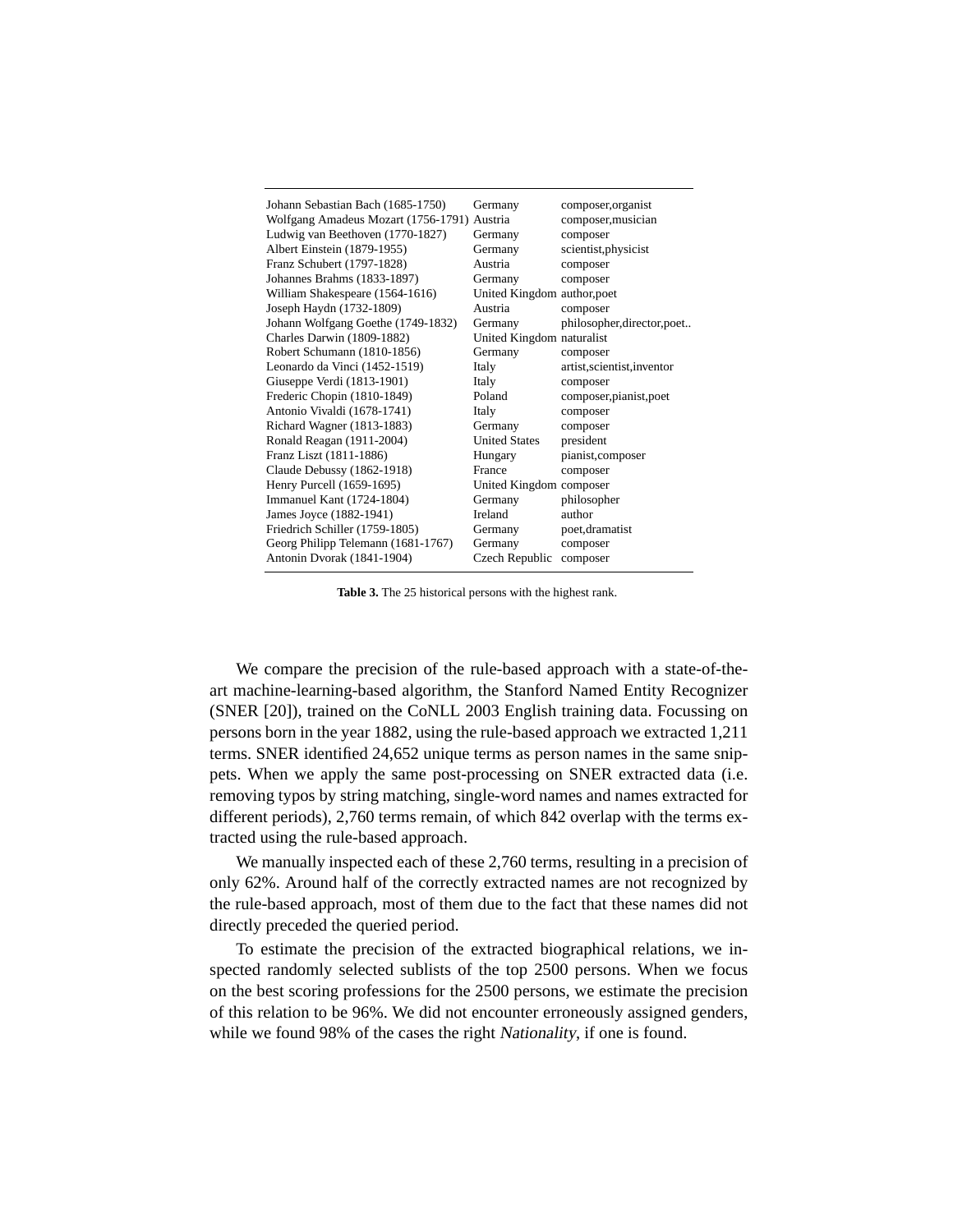| Leonardo da Vinci (1452 - 1519)                    | Italy                          | artist, scientist, |
|----------------------------------------------------|--------------------------------|--------------------|
| Pablo Picasso (1881 - 1973)                        | Spain                          | artist             |
| Vincent van Gogh (1853 - 1890)                     | Netherlands                    | artist, painter    |
| Claude Monet (1840 - 1926)                         | France                         | artist, painter,   |
| Pierre-Auguste Renoir (1841 - 1919)                | France                         | painter            |
| Paul Gauguin (1848 - 1903)                         | France                         | painter            |
| Edgar Degas (1834 - 1917)                          | France                         | artist, painter,   |
| Paul Cezanne (1839 - 1906)                         | France                         | painter, artist    |
| Salvador Dali (1904 - 1989)                        | Spain                          | artist             |
| Henri Michaux (1899 - 1984)                        | Belgium                        | artist, poet       |
| Gustav Klimt (1862 - 1918)                         | Austria                        | painter, artist    |
| Peter Paul Rubens (1577 - 1640)                    | Belgium                        | artist, painter    |
| Katsushika Hokusai (1760 - 1849)                   | Japan                          | painter            |
| Amedeo Modigliani (1884 - 1920)                    | Italy                          | artist, painter    |
| JMW Turner (1775 - 1851)                           | United Kingdom artist, painter |                    |
| James Mcneill Whistler (1834 - 1903) United States |                                | artist             |
| Rene Magritte (1898 - 1967)                        | Belgium                        | artist, painter    |
| Henri Matisse (1869 - 1954)                        | France                         | artist             |
| Rembrandt van Rijn (1606 - 1669)                   | <b>Netherlands</b>             | artist, painter    |
| Edouard Manet (1832 - 1883)                        | France                         | artist, painter    |
| Herm Albright (1876 - 1944)                        |                                | artist, engraver,  |
| Marc Chagall (1887 - 1985)                         | Russia                         | painter, artist    |
| Edvard Munch (1863 - 1944)                         | Norway                         | painter, artist    |
| Wassily Kandinsky (1866 - 1944)                    | Russia                         | artist, painter    |
| Francisco Goya (1746 - 1828)                       | Spain                          | artist, painter    |
|                                                    |                                |                    |

**Table 4.** The 25 artists with the highest rank.

Hence, we conclude that the ontology populated using the rule-based approach is precise.

**Recall.** We estimate the recall of the instances found for *Person* by choosing a diverse set of six books containing short biographies of historical persons. Of the 1049 persons named in the books, 1033 were present in our list, which gives a recall of 0.98. For further details on the chosen books we refer to [21].

From Wikipedia, we extracted a list of important 1882-born people<sup>2</sup>. The list contains 44 persons. Of these 44 persons, 34 are indeed mentioned in the Google snippets found with the queried patterns. Using the rule-based approach, we identified 24 of these persons within the snippets. The other ones were only mentioned once (and hence not recognized) or found in different places in the snippets, i.e. not directly preceding the queried period. Using SNER, we identified 27 persons from the Wikipedia list.

For the recall of the identified biographical relations, we observe that for the 10,000 persons that we considered all were given a gender, 77% were given a nationality, and 95% were given one or more professions.

<sup>2</sup> http://en.wikipedia.org/wiki/1882, visited January 2007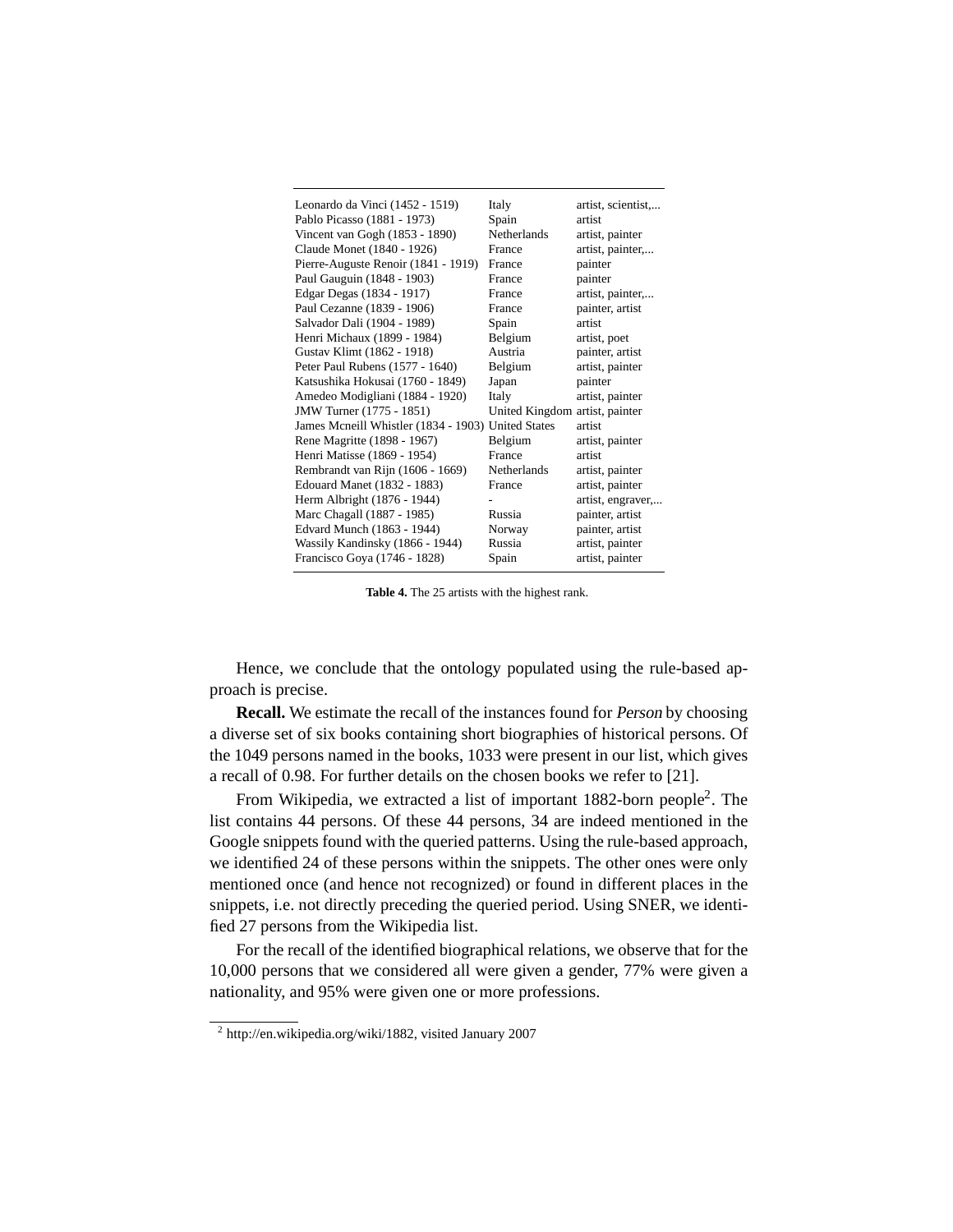| William Shakespeare (1564-1616)            | United Kingdom author, poet |                                 |
|--------------------------------------------|-----------------------------|---------------------------------|
| Johann Wolfgang Goethe (1749-1832) Germany |                             | poet, psychologist, philosopher |
| Frederic Chopin (1810-1849)                | Poland                      | composer, pianist, poet         |
| Friedrich Schiller (1759-1805)             | Germany                     | poet, dramatist                 |
| Oscar Wilde (1854-1900)                    | Ireland                     | author, poet                    |
| Jorge Luis Borges (1899-1986)              | Argentina                   | author, poet                    |
| Victor Hugo (1802-1885)                    | France                      | author, poet, novelist          |
| Ralph Waldo Emerson (1803-1882)            | <b>United States</b>        | poet, philosopher, author       |
| William Blake (1757-1827)                  | United Kingdom poet         |                                 |
| Dante Alighieri (1265-1321)                | Italy                       | poet                            |
| Robert Frost (1874-1963)                   | <b>United States</b>        | poet                            |
| Heinrich Heine (1797-1856)                 | Germany                     | poet                            |
| Robert Louis Stevenson (1850-1894)         | Samoa                       | engineer, author, poet          |
| Alexander Pope (1688-1744)                 | United Kingdom poet         |                                 |
| Hildegard von Bingen (1098-1179)           | Germany                     | composer, scientist, poet       |
| Lord Byron (1788-1824)                     | Greece                      | poet                            |
| John Donne (1572-1631)                     | United Kingdom poet, author |                                 |
| Henri Michaux (1899-1984)                  | Belgium                     | poet                            |
| Walt Whitman (1819-1892)                   | <b>United States</b>        | poet                            |
| Robert Burns (1759-1796)                   | United Kingdom poet         |                                 |
|                                            |                             |                                 |

**Table 5.** The 20 best ranked poets.

| Vincent van Gogh (1853-1890)   | Kees van Dongen $(1877-1968)$  |
|--------------------------------|--------------------------------|
| Rembrandt van Rijn (1606-1669) | Willem de Kooning (1904-1997)  |
| Johannes Vermeer (1632-1675)   | Pieter de Hooch (1629-1684)    |
| Piet Mondrian (1872-1944)      | Jan Steen (1626-1679)          |
| Carel Fabritius (1622-1654)    | Adriaen van Ostade (1610-1685) |

**Table 6.** The 10 best ranked painters from the Netherlands.

## **6.2 Evaluating the social network**

Aiming for a reflection of the collective knowledge of web contributors on historical figures, the extracted social network of historical persons is not a verifiable collection of facts. We illustrate the social network extracted by two examples. Figure 3 depicts the relatedness among the best ranked persons. An arrow from person p to q is drawn if q is among the 20 nearest neighbors of p. Using the same criterion, Figure 4 depicts the relatedness among the best ranked authors.

We are able to verify the precision of the relatedness between historical persons if we make the following assumptions. We consider two persons to be related if either (1.) they lived in the same period, i.e. there is an overlap in the periods the two lived, (2.) they shared a profession, (3.) they shared a nationality, or (4.) they are both female.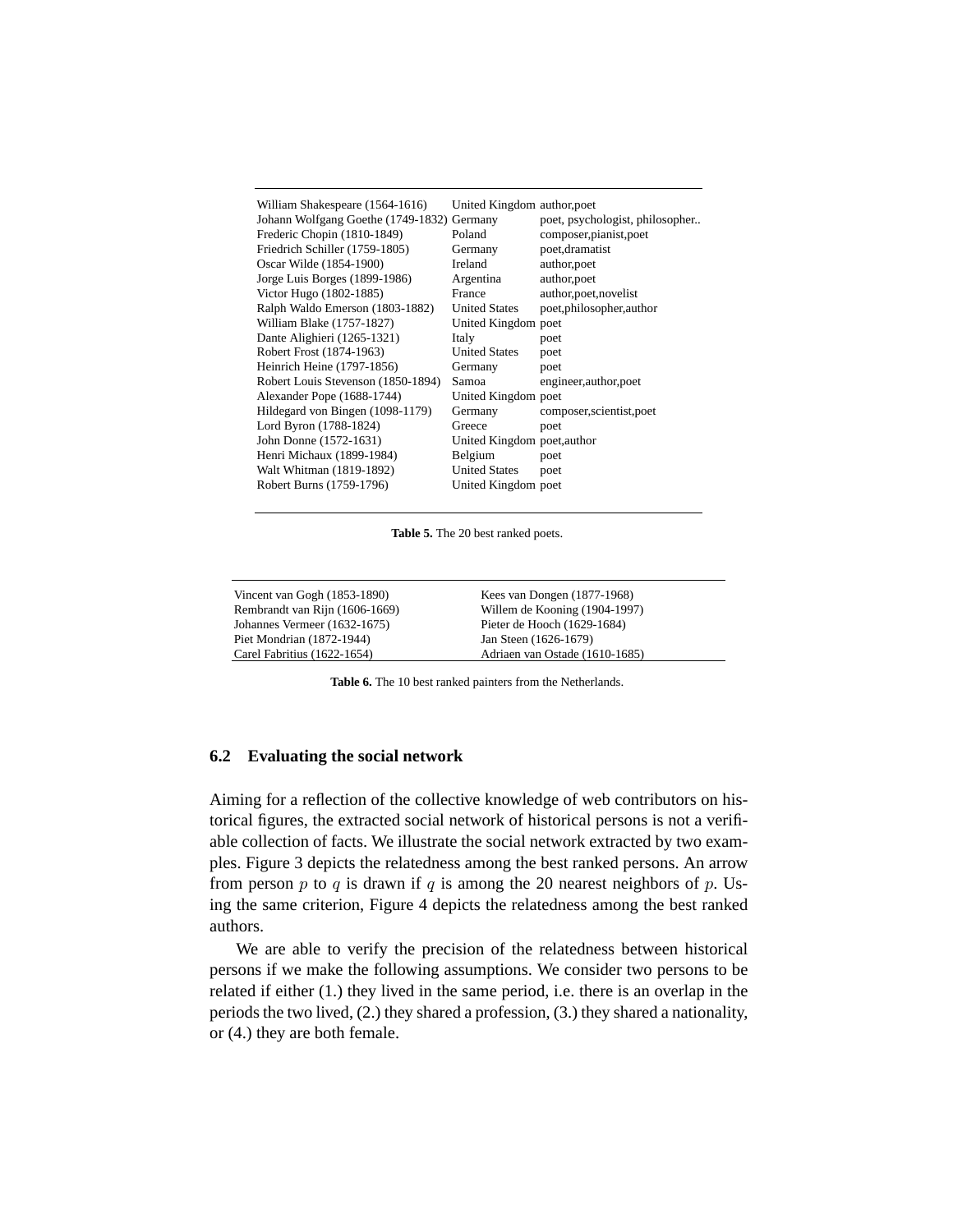

Fig. 2. (l.) Precision for the social network for the  $n$  best ranked persons and their  $k$  nearest neighbors. (r.) Precision for 10-NN per criterion.



**Fig. 3.** The extracted social network for the 15 most best ranked persons.

Of course we cannot evaluate recall of the algorithm on these criteria, as for example not all persons sharing a nationality need to be consider to be related. We therefore the evaluate precision of the social network on these "minimal criteria". For the  $3,000$  best ranked persons, we select the k most related persons. Per pair we evaluate whether either one of the four criteria is being met. This precision rate is presented in Figure 2 (l.). In comparison, the probability of any of the 3,000 persons to be related to a person in the large list of 10,000 is 45%. The precision rates for the social network per criterion can be found in Figure 2 (r.). The probabilities for two randomly selected persons to share a period, profession and nationality are 38%, 7.5% and 6.5% respectively. The chance that two historical persons are both female is only 0.5%. We hence conclude that these results give good confidence on the quality of extracted social network.

# **7 Conclusions**

We illustrated a simple method to populate an ontology using a web search engine by finding biographical information on historical persons. Starting with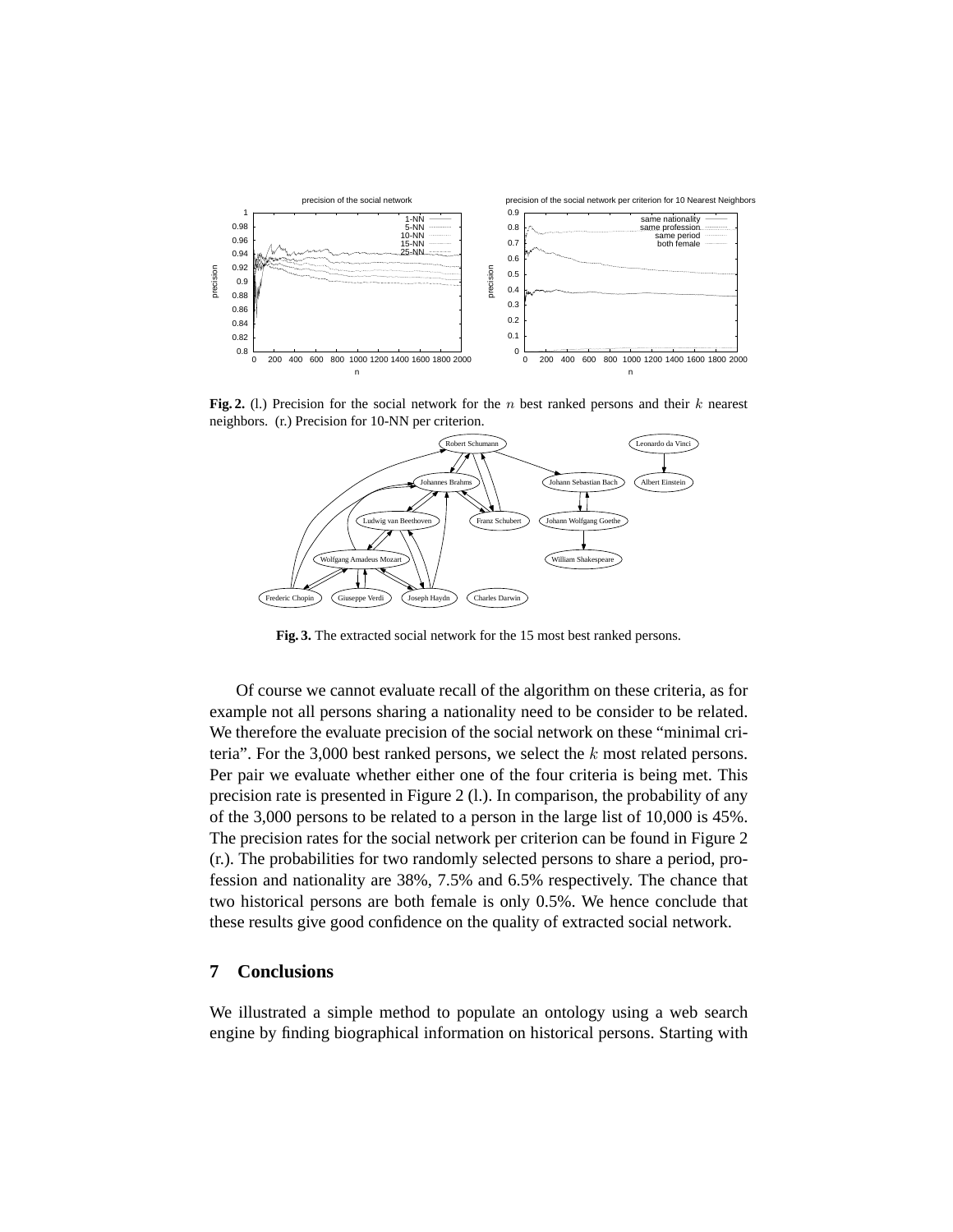

**Fig. 4.** The extracted social network for the best ranked authors.

the empty class Person, we found over 28 thousand historical persons with a high precision rate. The biographical information identified for the best ranked persons has shown to be of high quality as well. The same method is used to create a social network for the historical persons, with convincing results.

Hence, we show that simple Web Information Extraction techniques can be used to precisely populate ontologies. By combining and structuring information from the Web, we create a valuable surplus to the knowledge already available.

In future work, we plan to further address the automatic identification of characterizations for other items such as movies and musical artists. The identification of collective knowledge and opinions is perhaps more interesting than collecting plain facts, which often can be mined from semi-structured sources. By combining information extracted from multiple web pages, we plan to research methods to automatically tag items.

# **References**

- 1. McDowell, L., Cafarella, M.J.: Ontology-driven information extraction with ontosyphon. In: Proceedings of the 5th International Semantic Web Conference (ISWC 2006). Volume 4273 of LNCS., Athens, GA, Springer (2006) 428 – 444
- 2. Etzioni, O., Cafarella, M.J., Downey, D., Popescu, A., Shaked, T., Soderland, S., Weld, D.S., Yates, A.: Unsupervised named-entity extraction from the web: An experimental study. Artificial Intelligence **165**(1) (2005) 91 – 134
- 3. van Hage, W.R., Kolb, H., Schreiber, G.: A method for learning part-whole relations. In: Proceedings of the 5th International Semantic Web Conference (ISWC 2006). Volume 4273 of LNCS., Athens, GA, Springer (2006) 723 – 736